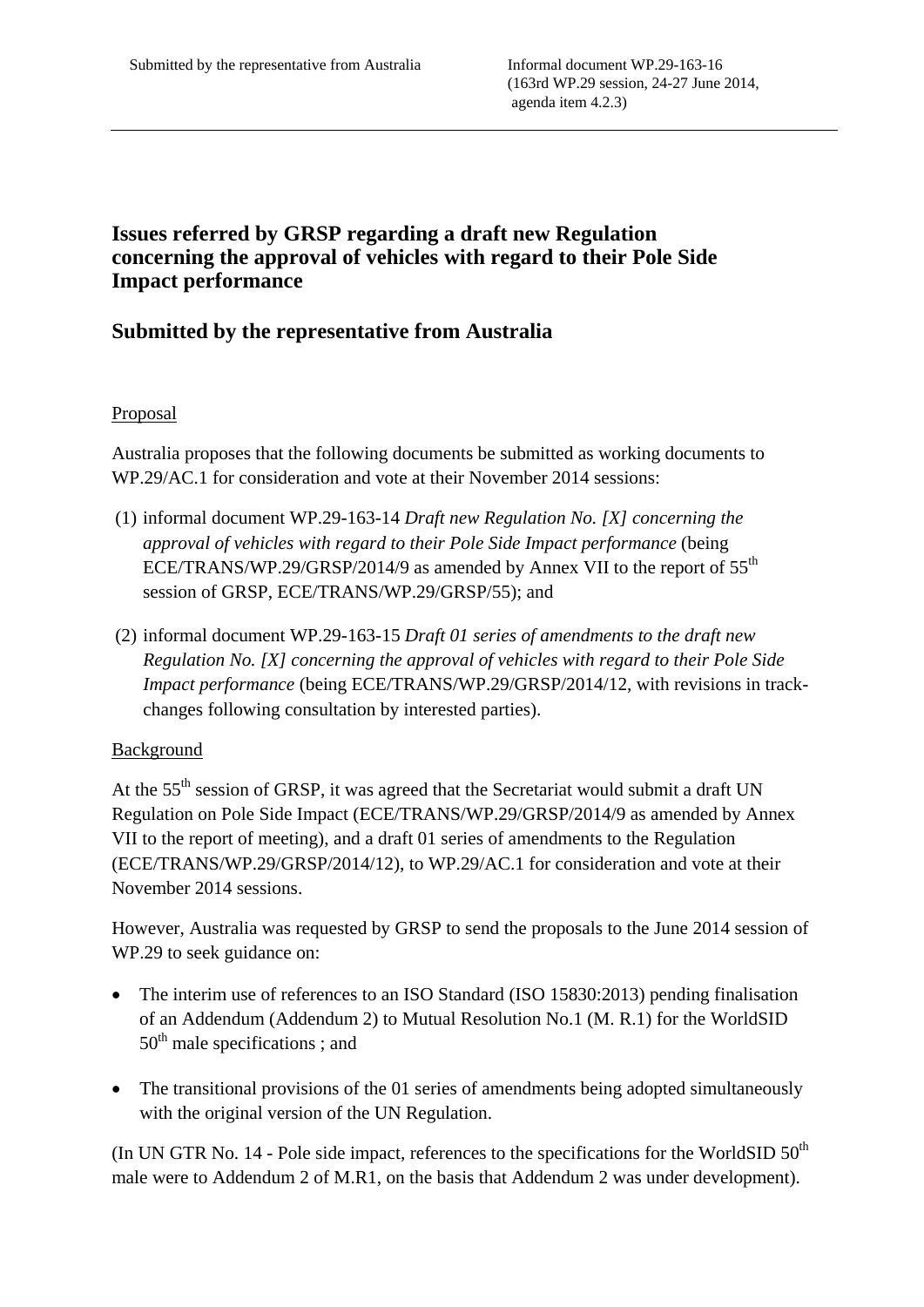### Discussion

### *Reference to an ISO standard*

- The transposition of UN GTR No. 14 Pole side impact into a new UN Regulation is ready to proceed to WP.29/AC.1 in November 2014 for voting.
- As new UN Regulations enter into force approximately six months after adoption by WP.29/AC.1, it is essential that the draft new Regulation includes defined technical specifications for the WorldSID  $50<sup>th</sup>$  male.
- Australia, in conjunction with the United States, as the Chair of the Informal Working Group on the Harmonization of Side Impact Dummies (which is responsible for development of Addendum 2 on the WorldSID  $50<sup>th</sup>$  percentile male specifications), has recently held positive discussions with ISO on a cooperative approach to the development of Addendum 2.
- However, the earliest Addendum 2 could possibly be considered and voted on by WP.29 is November 2015, with timing in 2016 more likely. Any complications in discussions with ISO could delay matters further.
- Australia believes that any delay in transposing UN GTR No. 14 into a new UN Regulation, and adoption of that Regulation, would be highly detrimental for road safety.
	- $\triangleright$  Implementation of this life saving Regulation and the associated societal benefits should be given a higher priority than any concerns relating to the method of referring to the WorldSID  $50<sup>th</sup>$  male.
	- $\triangleright$  In Australia alone, implementation of the Regulation has been estimated to avert over 20 fatalities and 25 severe or serious brain injuries each year.
- ISO 15830:2013 is currently the only published document/standard detailing technical specifications for the WorldSID  $50<sup>th</sup>$  male and accordingly WP.29-163-14 refers to that standard (Annex 3, 4.3.1 and Annex 4, 2.5 footnote 1).
- As soon as Addendum 2 is ready, Australia will initiate an amendment to the Regulation to replace the reference to the ISO standard with a reference to Addendum 2.

## *Draft 01 series of amendments*

- A question was raised at the  $55<sup>th</sup>$  session of GRSP as to whether the 01 series of amendments could be adopted at the same time as the original version of the Regulation.
- Interested parties were invited to participate in subsequent communication on the issue with Australia.